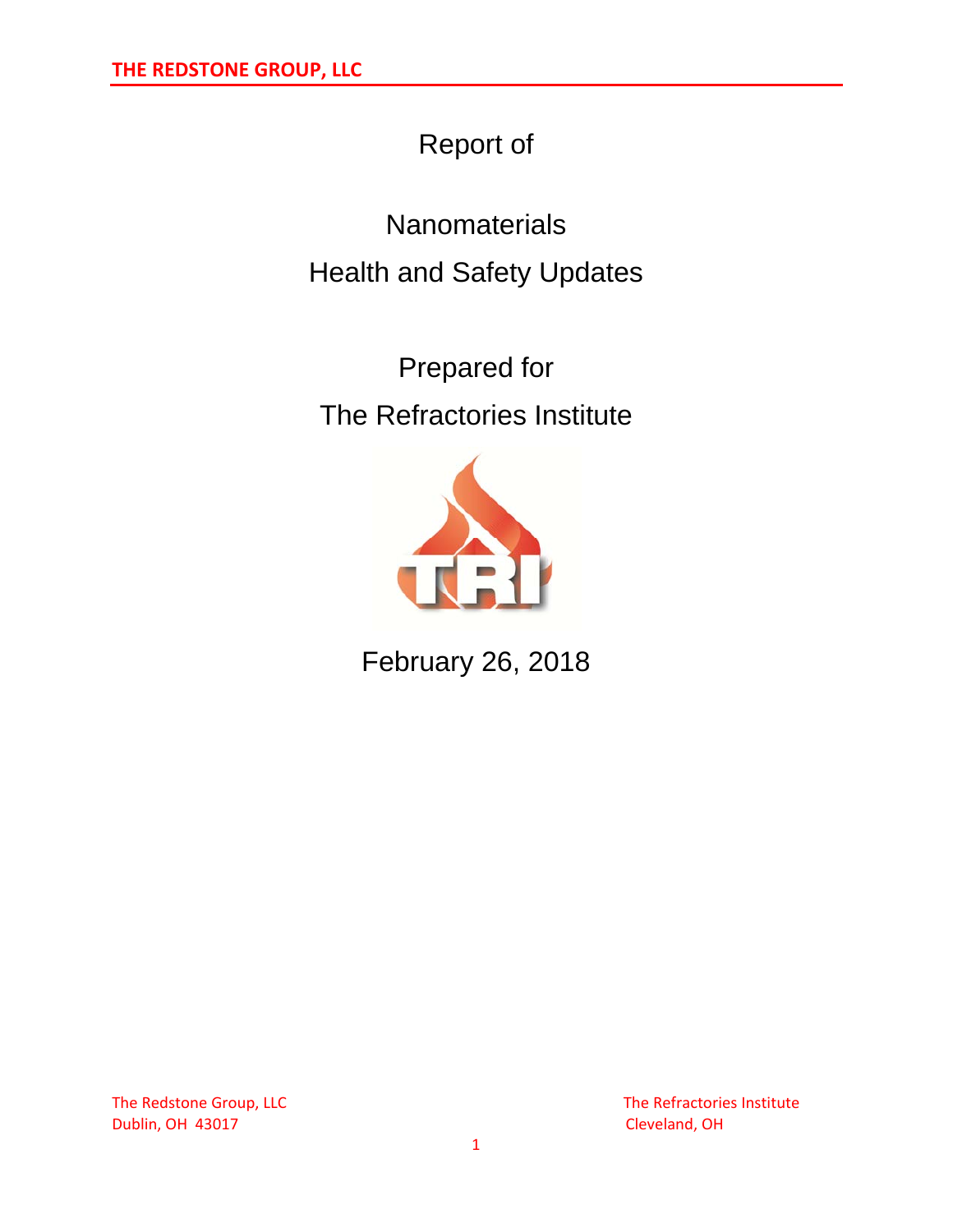# **Introduction**

Nanomaterials are materials with at least one dimension smaller than 100 nanometers (1 nanometer is 1 millionth of a millimeter), about the size of a virus particle. They occur naturally, as a by‐product of some man-made activities, and can be intentionally engineered. It is the final category that has seen explosive growth, as governments and private companies invest in research and manufacture nanotechnology‐based products that impact electronics and communication, textiles, refractories, food and medicine, and more.

While the development and use of nanotechnology has been explosive, very little is known about the safety impacts and potential long-term health effects that may result from workplace exposure. This paper will explore what and where nanomaterials are, potential safety concerns and health effects from exposure, and current regulations / best practices that should be followed to protect workers.

### **What are nanomaterials?**

Scientists generally agree that nanomaterials are tiny particles with at least one dimension measuring less than 100 nanometers.<sup>1</sup> Nanomaterials have unique optical, magnetic, and electrical properties that are commercially useful in electronics, cosmetics, medicine, refractories and textiles.

In general, all particles have different physical and chemical properties at the surface as compared to the bulk material. Nanomaterials are special because they have a large surface area compared to the total volume. Lower chemical bond energy levels and shorter bond lengths at the surface mean that some reactions involving nanomaterials can occur more rapidly and at lower temperatures. Refractory products are benefiting from advances in nanotechnology, as they can be made lighter and stronger by incorporating nanomaterials. $<sup>2</sup>$ </sup>

# **Where are nanomaterials found?**

There is no single type of nanomaterial. Nanomaterials exist naturally, such as blood borne proteins and lipids. They also can be created as incidental by‐products from thermal decomposition, such as particles from diesel fuel combustion, carbon black generated by the incomplete combustion of heavy petroleum products, or microsilica generated during the production of silicon and ferrosilicon alloys. Engineered nanomaterials can be created from nearly any chemical substance and can differ with respect to their composition; particle size, shape and bonds; and surface coatings. The engineered nanomaterials are intentionally designed to take advantage of features presented by the nanoscale size of the particle.

 $1$  National Institute of Environmental Scientists: NIH. Nanomaterials

<sup>&</sup>lt;sup>2</sup> Salomao, R., Souza, A.D.M., Fernandes, L., Arruda, C.C. American Ceramic Society Bulletin (2013) Vol 92 No 7 pp 22-27. [www.ceramics.org](http://www.ceramics.org/)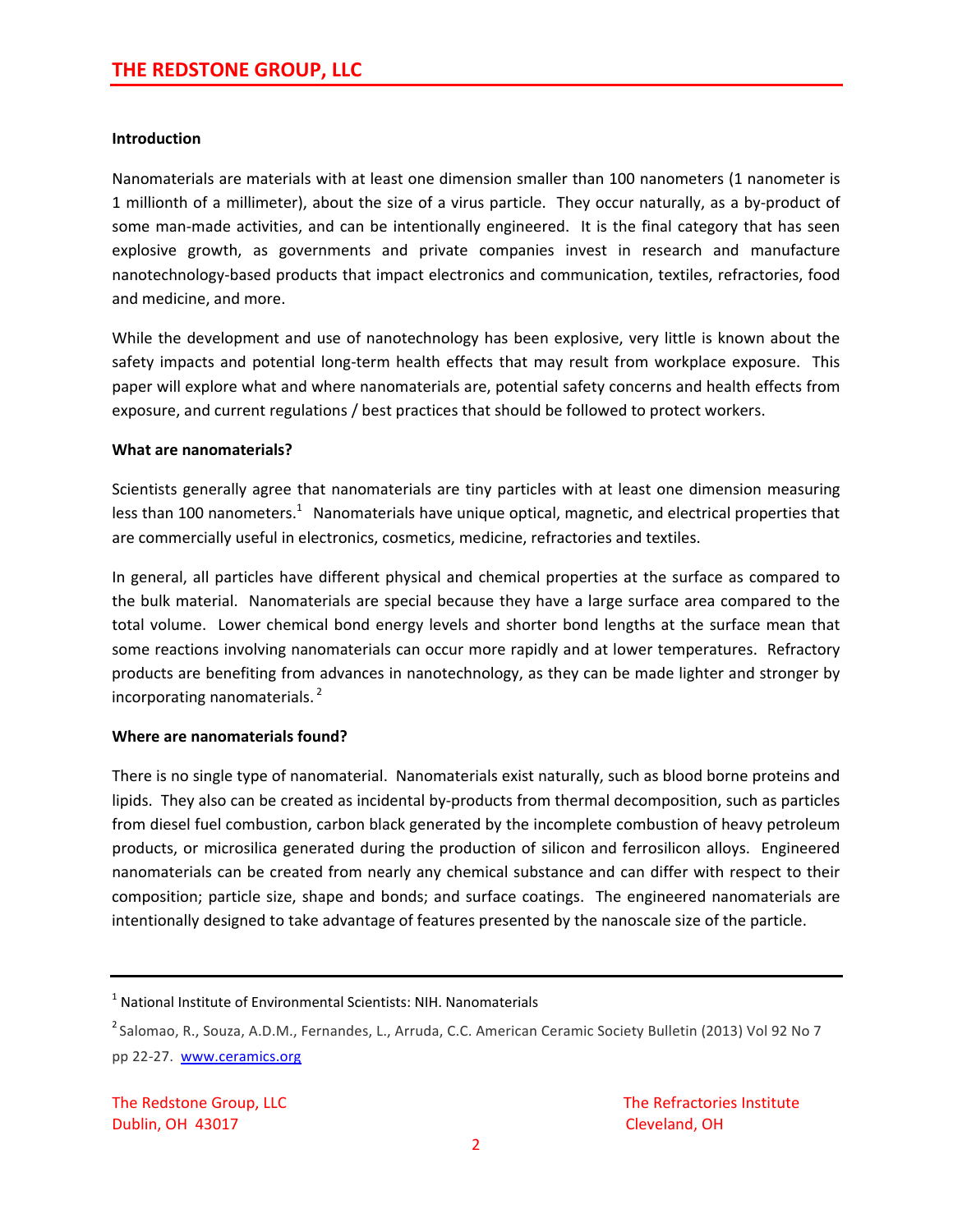Nanoparticles are used in refractories to create denser and stronger structures and products. For example, as additives during mixing‐casting, the very small particles fill in the spaces between all the larger particles, resulting in a denser final structure. In another example, as binders, the nanoparticles incorporate even smaller colloidal binders, which have strong chemical bonds and can replace conventional hydraulic binders, resulting in a stronger structure. The physicochemical properties of nanomaterials provide increasing opportunities to create new alloys, compounds and composites with improved structural integrity. Table I lists different types of nanomaterials and their origin.

| <b>Naturally Occurring</b>        | Man-Made - Incidental        | Man-Made - Engineered                |
|-----------------------------------|------------------------------|--------------------------------------|
| Smoke particles from forest fires | Smoke particles from cooking | Carbon - Nanotubes                   |
| Volcanic ash                      | Diesel exhaust               | Semi-conductors - Quantum dots       |
| <b>Viruses</b>                    | Particles in welding fumes   | TiO2 in Sunscreen pigments           |
| Bloodborne proteins               | Sandblasting                 | Colloidal silica / colloidal alumina |

#### TABLE I – Examples of Nanomaterials and Origin

Most nanoparticles are free‐flowing, but some agglomerate into larger particles due to their high surface energy. The agglomerated nanoparticles may still have at least one dimension < 100 nm.

# **Do nanomaterials present any health or safety risks?**

The properties that make nanomaterials so beneficial in product development, such as their size, shape, high reactivity and other unique characteristics, are the same properties that cause concern about safe handling of the particles and the nature of their interaction with biological systems. $1$ 

# **Health**

Nanotechnology is still very new, and very few health studies have been performed to determine the possible health risks from exposure. Until more toxicological information is known, scientists and EHS professionals must leverage information and experience from other small particles, such as asbestos, diesel exhaust or welding fumes.  $3$ 

The most likely exposure route for workers is inhalation. A number of forces determine the ultimate deposition of inhaled particles, but a general breakdown can be made depending upon the particle size:

• **Inhalable:** Particles > 10 microns < 100 microns are inhaled, may be heavy enough to be deposited within the mouth and nose, and then ingested when mucous is swallowed.

<sup>3</sup>The Scientific Committee on Emerging and Newly Identified Health Risks (SCENIHR): European Commission.2009. ec.europa.eu/health/scientific\_committees/opinions\_layman/nanomaterials/en/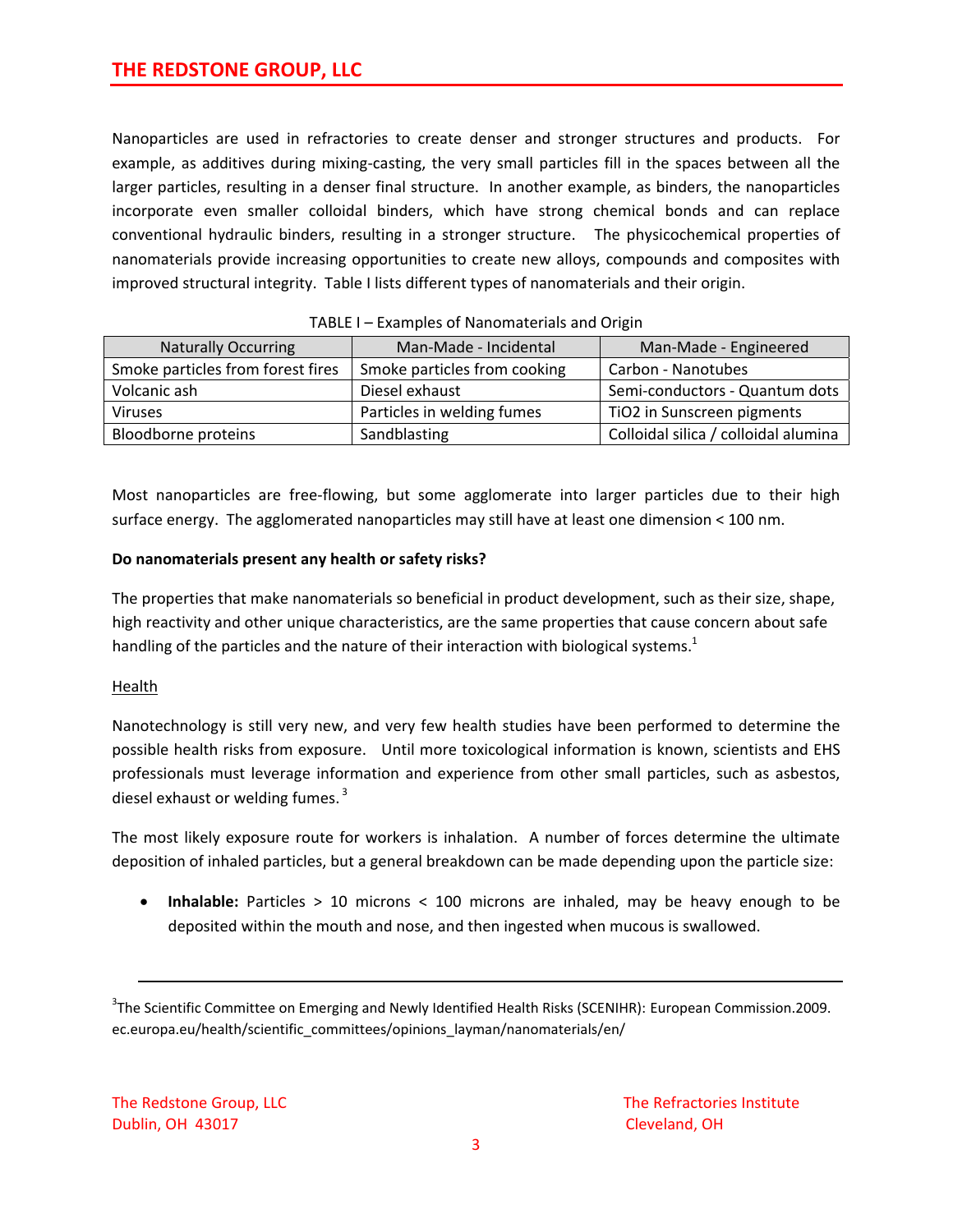- **Thoracic:** Particles > 4 microns < 10 microns are inhaled past the nose and mouth and are deposited within the pulmonary airways (trachea and bronchi).
- **Respirable:** Particles < 4 microns are small enough to reach the pulmonary alveolar region where gas exchange occurs. Nanoparticles are included in this class of particles. Additionally, their small size may allow them to leave the lungs and enter the bloodstream and relocate to other organs or organ systems.

Other potential exposure pathways for nanomaterials are dermal and ingestion. Nanoparticles have been used in medicine in wound dressings and ingested to be used as delivery agents for drugs. Early studies confirm that the nanoparticles have been able to translocate to other organ systems.<sup>4</sup>

An additional health concern is the potentially rapid conversion of one chemical ion into another one more hazardous, either before or after worker exposure occurs. For example, can the increased reactivity of nanoparticles allow a more rapid and unwanted conversion of trivalent chromium to a much more toxic hexavalent chromium? More information is needed to clearly explain the potential impacts of nanoparticles on biological systems.

# **Safety**

Smaller particles are known to be more energetic due to their large ratio of surface area to particle volume. Aluminum powder is commonly used in the refractory industry and in the micron scale is known to be explosive. Reaction rates are higher for nanoparticles than micron particles, and sensitivities are much lower. A study that compared friction and impact sensitivities of nano versus micron particle sizes of tungsten (IV) oxide mixed with aluminum showed increased impact sensitivity, and much higher friction sensitivity and rates of combustion at the nanoscale.<sup>5</sup> Results are reported in Table II.

| Al diameter | WO <sub>3</sub> diameter | $Im$ pact $(J)$   | Friction (N)          | Combustion rate |
|-------------|--------------------------|-------------------|-----------------------|-----------------|
| (nm)        | (nm)                     |                   |                       | (m/s)           |
| 1912        | 724                      | >49 (insensitive) | >353 (insensitive)    | < 0.08          |
| 51          | 50                       | 42 (insensitive)  | <4.9 (very sensitive) |                 |

# TABLE II – Sensitivities for nano vs micron Al/WO<sub>3</sub> thermite<sup>5</sup>

<sup>4</sup> OSHA Fact Sheet: Working Safely with Nanomaterials. [https://www.osha.gov/Publications/OSHA\\_FS](https://www.osha.gov/Publications/OSHA_FS-3634.pdf)-3634.pdf  $<sup>5</sup>$  Piercey, D., Klapotke, T., Nanoscale aluminum – metal oxide (thermite) reactions for application in energetic</sup> materials. *Central European Journal of Energetic Materials,* 2010, 7(2), 115‐129.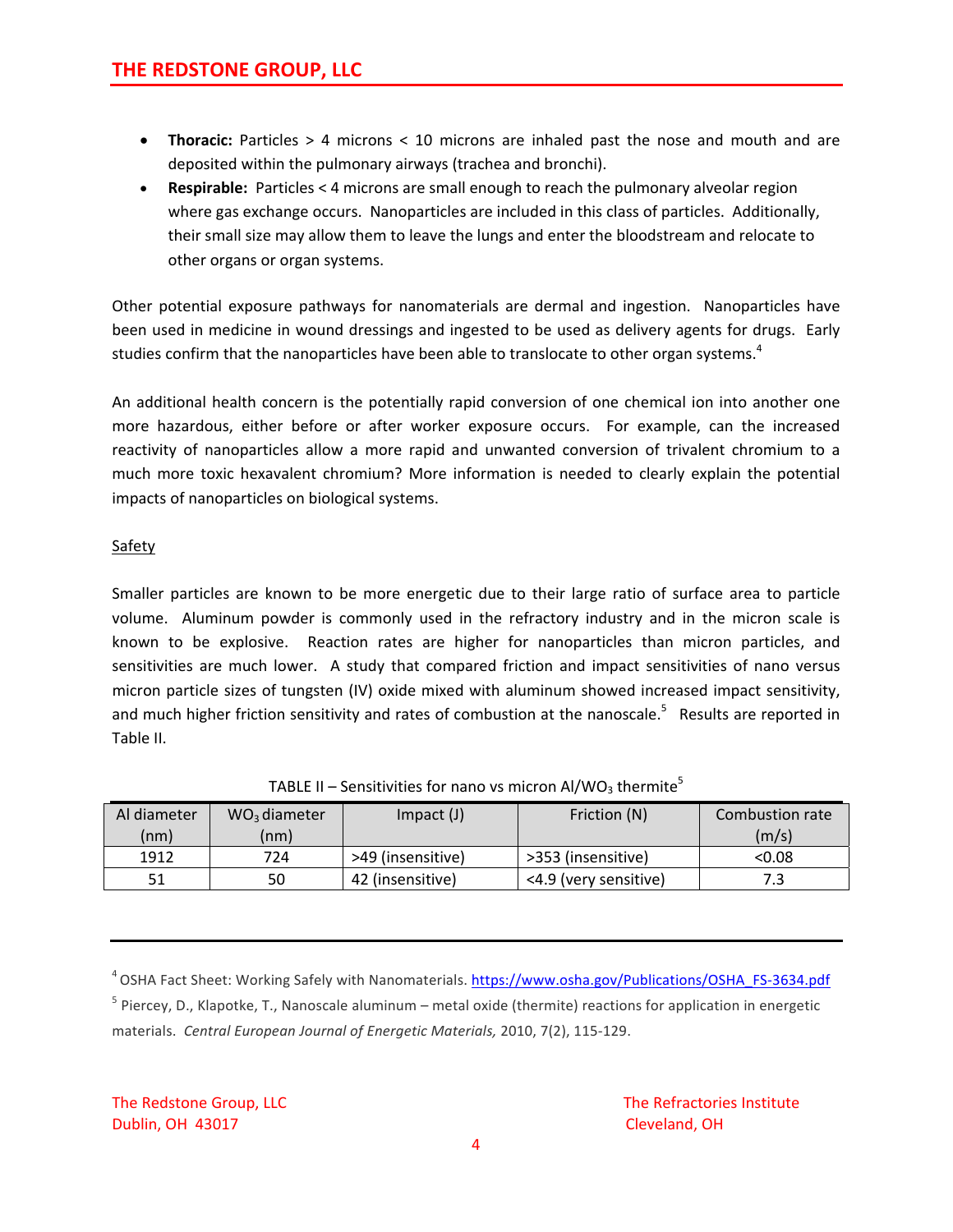# **What EHS regulations govern nanomaterials?**

Nanotechnology is a rapidly emerging field, and while regulatory bodies around the world are studying the health and safety aspects of nanomaterials, few regulations have been promulgated. Also, while occupational exposure limits have been established or recommended for some widely used substances, it is important to understand that these established exposure limits for larger particles don't necessarily apply to nanoparticles of the same substance. OSHA has recommended following the National Institute of Occupational Safety and Health (NIOSH) Recommended Exposure Limits (REL) for carbon nanotubes and carbon nanofibers and nanoparticles of titanium dioxide.<sup>6</sup> Table III illustrates how the exposure limits for larger particles and nanoparticles can vary.

| Substance        | OSHA PEL - large particles       | OSHA recommended limit - nanoparticles |
|------------------|----------------------------------|----------------------------------------|
| Carbon black     | 3.5 mg/m <sup>3</sup> 8-hour TWA | 1.0 $\mu$ g/m <sup>3</sup> 8-hour TWA  |
|                  |                                  | carbon nanotubes and nanofibers        |
| Titanium dioxide | 15 mg/m <sup>3</sup> 8-hour TWA  | 0.3 mg/m <sup>3</sup> 8-hour TWA       |
|                  | As total dust                    |                                        |

|  | TABLE III - Exposure Limits of Large Particles versus Nanoparticles |  |
|--|---------------------------------------------------------------------|--|
|  |                                                                     |  |

The United States Environmental Protection Agency (EPA) issued a Nanotechnology Reporting and Record-keeping Requirements Rule, effective August 14, 2017. This rule establishes one time reporting and record-keeping for nanoscale chemical substances that are manufactured or processed. The rule is designed to gather data on nanomaterial use that may inform future employee health and safety programs, regulatory decisions and product development.

# **How can employers manage worker exposures to nanomaterials?**

To summarize the discussion in the previous sections:

- Nanomaterials are tiny particles with at least one dimension < 100 nanometers;
- Nanoparticles are desirable in multiple industries because they have a large surface area to total surface volume ratio, providing more of the unique physicochemical properties per particle that exist for larger particles.
- The unique physicochemical properties that make nanoparticles desirable in industry are the same properties that may present health and safety risks to workers.
- Nanotechnology is growing rapidly and very few regulations govern their use or limit employee exposures.

\_\_\_\_\_\_\_\_\_\_\_\_\_\_\_\_\_\_\_\_\_\_\_\_\_\_\_\_\_\_\_\_\_\_\_\_\_\_\_\_\_\_\_\_\_\_\_\_\_\_\_\_\_\_\_\_\_\_\_\_\_\_\_\_\_\_\_\_\_\_\_\_\_\_\_\_\_\_\_\_\_

<sup>6</sup> Introduction to Nanotechnology and Occupational Health. [https://www.osha.gov/dte/grant\\_materials/fy10/sh](https://www.osha.gov/dte/grant_materials/fy10/sh-21008-10)-21008-10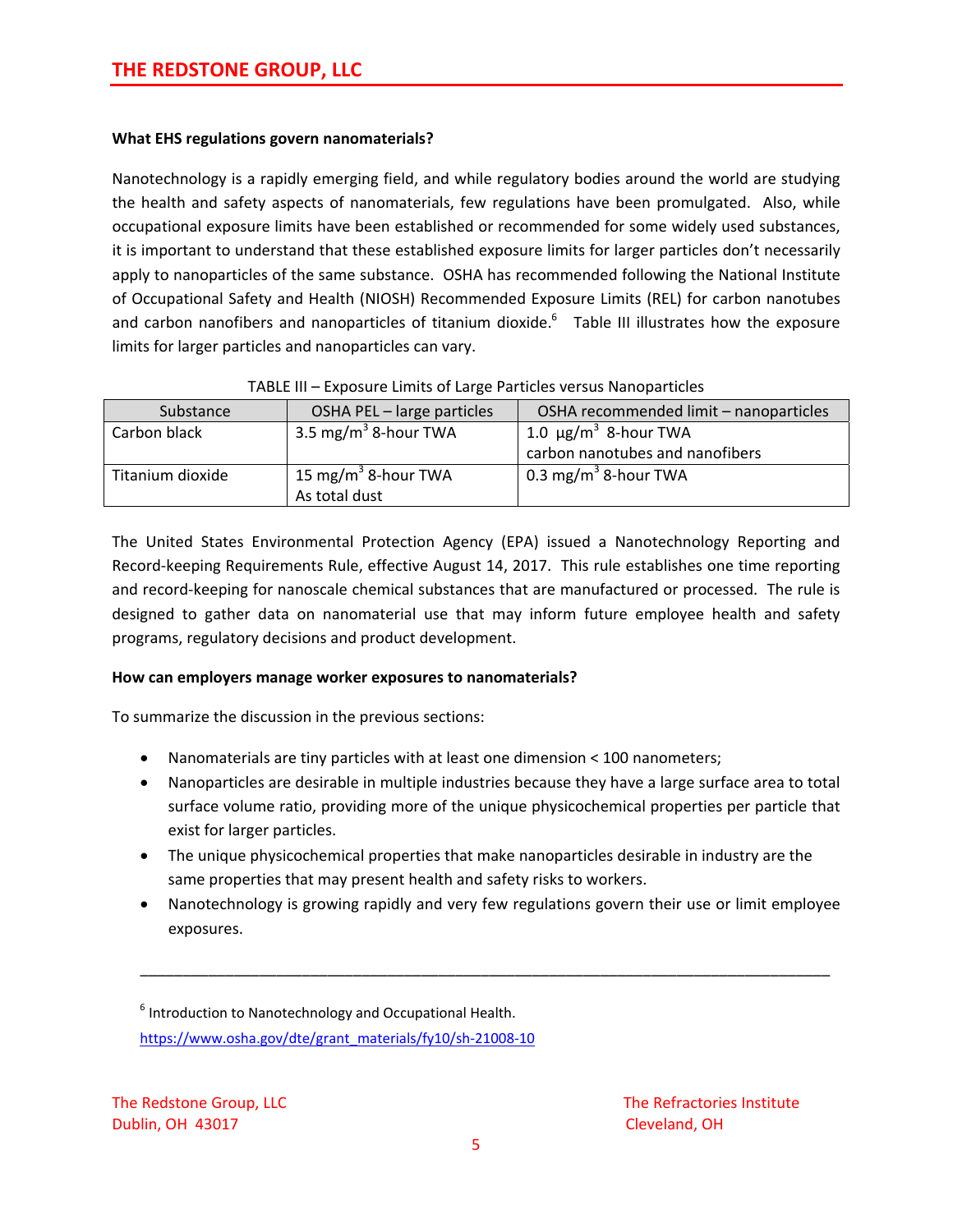Given all of the above, it can be difficult for an employer to know how to protect employees who work with nanomaterials. Because there is insufficient data pertaining to the toxicity of engineered nanomaterials, it is prudent to protect employees from exposure to these particles until there is clear proof that they are not hazardous. OSHA recommends assessing the potential for worker exposures to nanomaterials, and then protecting employees through a combination of engineering and administrative controls plus personal protective equipment. A discussion of each step follows.

# 1. Assess Potential Exposures (Risk Assessment)

As previously mentioned, nanomaterials can exist naturally, can be man-made as a by-product from other activity, or can be engineered. It is the last category that represents the majority of new nanomaterials. To assess whether nanomaterials are present in the workplace, employers should include consideration of nanomaterials as a component of a workplace assessment; however, special considerations should be used to accurately assess exposure potential to nanomaterials.

First, the assessment should include whether any smokes, fumes or dust clouds are generated as a result of other on‐going activities (*Incidental* category of nanomaterials). To assess whether *Engineered Nanomaterials* are present in the workplace, employers can request that their suppliers of raw materials provide notification if their products contain any unbound nanomaterials. Safety Data Sheets may list nanomaterials specifically but there is currently no requirement to list nanomaterials unless there is a specific chemical hazard classification or occupational exposure limit.

The World Health Organization (WHO) recently published guidelines recommending that hazard classes be assigned to engineered nanomaterials under the GHS classification system, but it will take some time for that recommendation to be considered and universally implemented.<sup>7</sup> In the meantime, the WHO Guideline Development Group (GDG) assigned some GHS hazard classes to engineered nanomaterials by evaluating toxicity data collected and reviewed by the Organization for Economic Cooperation and Development (OECD) and reported in specific nanoparticle dossiers. The results of their classifications are included in the WHO Guidelines report; a photograph of their Table is shown in Figure 1.

The Risk Assessment should also consider workflow, number of workers and tasks, quantities and duration of materials handled, effectiveness of controls, and quantitative monitoring results, if available. By understanding the potential GHS hazard classifications for these materials, employers can begin to understand the rigor level of controls that must be employed to control exposures.

\_\_\_\_\_\_\_\_\_\_\_\_\_\_\_\_\_\_\_\_\_\_\_\_\_\_\_\_\_\_\_\_\_\_\_\_\_\_\_\_\_\_\_\_\_\_\_\_\_\_\_\_\_\_\_\_\_\_\_\_\_\_\_\_\_\_\_\_\_\_\_\_\_\_\_\_\_\_\_\_\_

 $^7$ WHO guidelines on protecting workers from potential risks of manufactured nanomaterials. Geneva: World Health Organization; 2017. Licence: CC BY‐NC‐SA 3.0 IGO.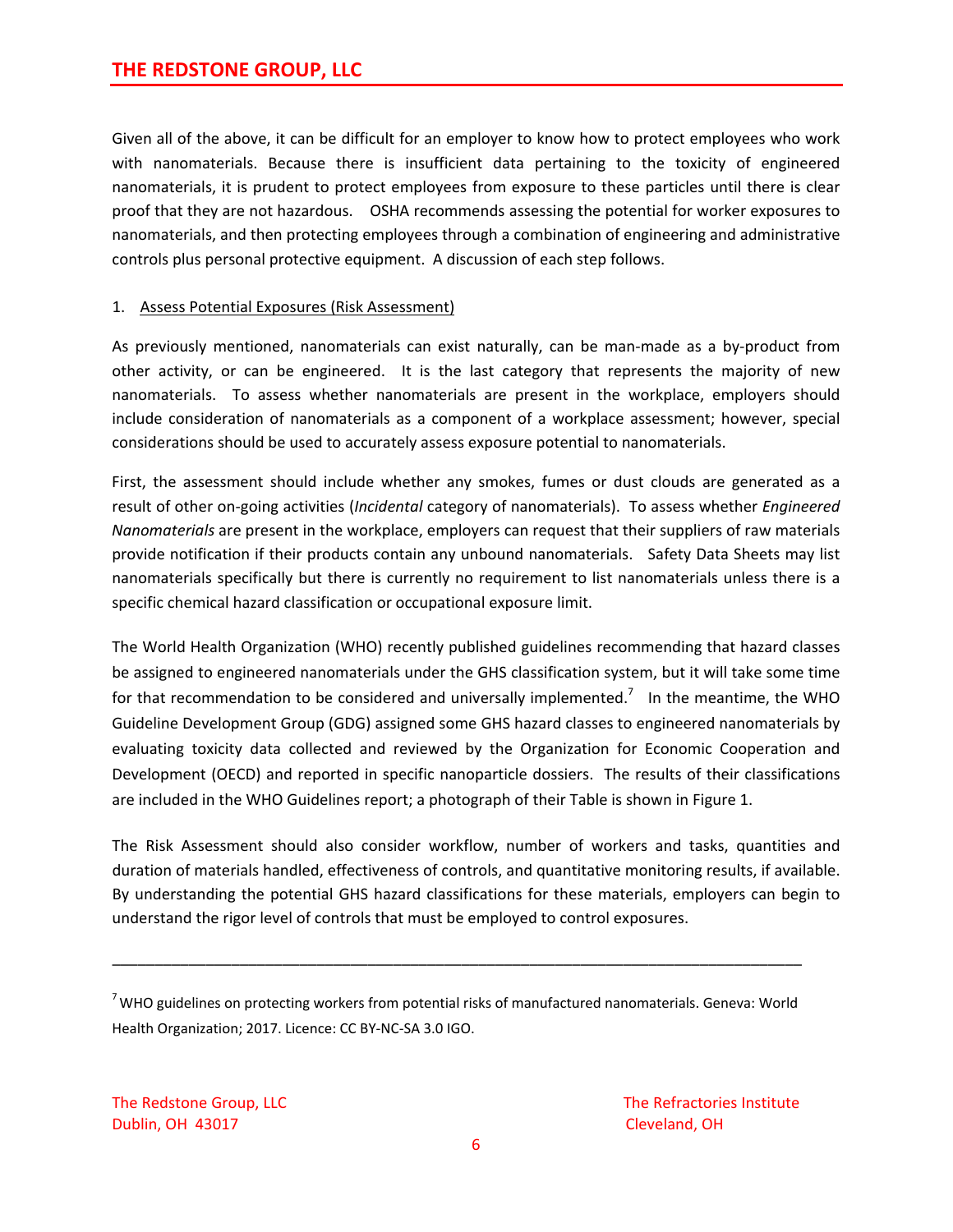| <b>MNM</b>               | Acute<br>toxic ity | <b>Skin</b><br>corrosion/<br><b>initation</b> | Serious eye<br>damage/eye<br><b>irritation</b> | <b>Respiratory</b><br>or skin<br>sen siti zation | <b>Germ cell</b><br>mutagenicity | <b>Cardnocenicity</b>                                                                | <b>Reproductive</b><br>toxicity | Specific target Specific target<br>organ toxicity<br>(single<br>exposure) | organ toxicity<br>(repeated<br>exposure) |
|--------------------------|--------------------|-----------------------------------------------|------------------------------------------------|--------------------------------------------------|----------------------------------|--------------------------------------------------------------------------------------|---------------------------------|---------------------------------------------------------------------------|------------------------------------------|
| Fullerene $(C_{\omega})$ | No <sup>+</sup>    | No.                                           | No                                             | No                                               | <b>No</b>                        | No data <sup>b</sup>                                                                 | No data                         | No data                                                                   | No.                                      |
| <b>SWCNT</b>             | No.                | No.                                           | No                                             | No.                                              | Cat 2B (L) <sup>d</sup>          | No cata<br>IARC <sub>3</sub>                                                         | No data                         | No data                                                                   | Cat1(L)                                  |
| <b>MWCNT</b>             | <b>No</b>          | No                                            | Cat 2A (H) <sup>2</sup>                        | No                                               | Cat 2(H)                         | MWCNT-7:<br>$Cat2(M)^t$<br>IARC <sub>2B</sub><br>Other MWC NTs:<br>IARC <sub>3</sub> | <b>No</b>                       | No data                                                                   | Cat $1(M)$                               |
| AgNP                     | <b>No</b>          | No.                                           | No                                             | Cat 1B (M)                                       | No                               | No cata                                                                              | <b>No</b>                       | No data                                                                   | Cat 1<br>inhalation (H)<br>Cat2oral (H)  |
| AuNP                     | No data            | No data                                       | No data                                        | No data                                          | No data                          | No cata                                                                              | No data                         | No data                                                                   | Cat 1<br>Inhalation (H)                  |
| SIO,                     | No                 | No.                                           | No                                             | No                                               | No                               | No data                                                                              | <b>No</b>                       | No data                                                                   | Cat <sub>2</sub><br>inhalation (H)       |
| ΠO <sub>2</sub>          | No.                | No                                            | No                                             | No.                                              | <b>No</b>                        | No data:<br>IARC <sub>2B</sub>                                                       | Cat2(L)                         | No data                                                                   | Cat <sub>1</sub><br>inhalation (H)       |
| CeO <sub>2</sub>         | No.                | No data                                       | No data                                        | No data                                          | No data                          | No data                                                                              | No data                         | No data                                                                   | Cat 1<br>inhalation (M)                  |
| Dendrimer                | No data            | No data                                       | No data                                        | No data                                          | No data                          | No data                                                                              | No data                         | No data                                                                   | No data                                  |
| Nanoday                  | No data            | No data                                       | No data                                        | No data                                          | No data                          | No cata                                                                              | No data                         | No data                                                                   | No data                                  |
| ZnO                      | No.                | <b>No</b>                                     | No.                                            | No data                                          | <b>No</b>                        | No cata                                                                              | No.                             | No data                                                                   | Cat <sub>1</sub><br>Inhalation (M)       |

AdNP. silver nanoparticles, AuNP. gold nanoparticles; CeO.: cerium dioxide; MWCNT: multiwalled carbon nanotubes; SIO; silicon doxide; SWCNT: single-walled carbon nanotubes; TIO; titanium dioxide; ZnO: zincoxide.

<sup>+</sup>No: no hazard class assigned based on data.

<sup>6</sup>No data: no studies available in OECD dossier.

<GHS categories: Cat 1 usually implies serious and/or irreversible damage; Cat 2 milder or ... . . . H: high level of evidence. reversible damage. Within a category A implies more serious and B milder damage.

draw condusion.

<sup>6</sup>M: moderate level of evidence.

<sup>4</sup> L: low level of evidence.

#### *Figure 1 – WHO GHS Classification of Manufactured Nanomaterials (MNMs)6*

\*IARC refers to the International Agency for Research on Cancer categories of confidence in

carcinogenicity: IARC Cat 2B = possibly carcinogenic; IARC Cat 3 = not enough evidence to

Traditional IH monitoring techniques may not be effective for measuring airborne nanoparticles if there isn't enough mass to be accurately detected. NIOSH has developed a process that uses a combination of techniques to measure airborne nanomaterials. The NIOSH process is called NEAT: Nanoparticle Emission Assessment Technique. The process calls for an initial measurement using particle counters, followed by source and personal samples collected onto filters using very high flow rates (7 L/min). Particle analysis is completed using electron microscopy.<sup>8</sup>

#### 2. Apply Engineering Controls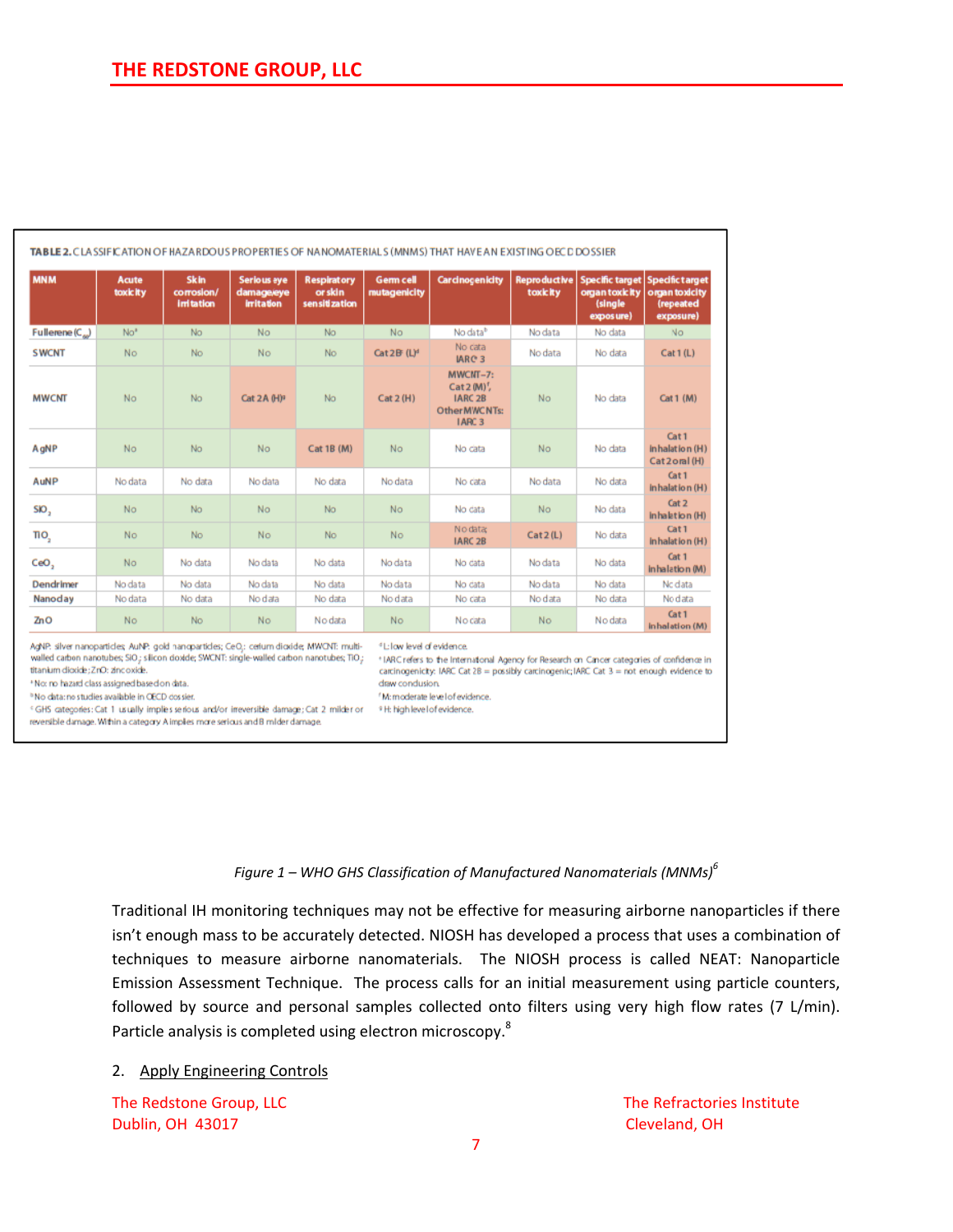Best industry practice is to apply the hierarchy of controls to limit worker exposure. The first two steps within the hierarchy of controls are (1) eliminate the hazard; (2) substitute the hazardous agent for a less hazardous one. In the field of engineered nanomaterials, elimination is unlikely; substitution might be used to the extent that material with a lower tendency toward aerosolization could be used. The

<sup>8</sup>Kreider, M.L., Burns, A.M., DeRose, G.H., Panko, J. M., Protecting Workers from Risks Associated with

\_\_\_\_\_\_\_\_\_\_\_\_\_\_\_\_\_\_\_\_\_\_\_\_\_\_\_\_\_\_\_\_\_\_\_\_\_\_\_\_\_\_\_\_\_\_\_\_\_\_\_\_\_\_\_\_\_\_\_\_\_\_\_\_\_\_\_\_\_\_\_\_\_\_\_\_\_\_

Nanomaterials: Part 1, Exposure Assessment. *Occupational Health & Safety,* 2013. next level of controls is engineering controls. Engineering controls are exposure control measures that work independently of worker involvement. Engineered nanoparticles are typically manufactured in very well controlled conditions in order to protect the product. The safeguards that protect the product also serve to protect workers.

Examples of engineering controls include closed cleaning processes and dust suppression techniques, filtered isolation rooms or glove boxes, and filtered local exhaust ventilation at the source of emission. High-Efficiency Particulate Air (HEPA) filters are capable of trapping 99.97% of particles that are 0.3 $\mu$ Median Mass Aerodynamic Diameter (MMAD). HEPA filters trap particles using a combination of mechanisms: impaction, interception, and diffusion, as shown in Figure 2. $9$ 



Figure 2. Mechanisms of particle capture. Impaction captures particles that crash into the filter media. Interception is when a particle moving in the airstream is 'snagged' by a filter fiber. Diffusion captures particles *moving at slower air speeds when particles collide and are pushed into the filter media.* 

Particles at 0.3µ are the most penetrating (hardest to capture); studies have shown that HEPA filters have greater efficiency capturing larger and smaller particles, including nanoscale particles, as shown in Figure 3. Both High Efficiency Particulate Air (HEPA) and Ultra‐Low Penetration Air (ULPA) filters can be specified for engineering controls. $9,10$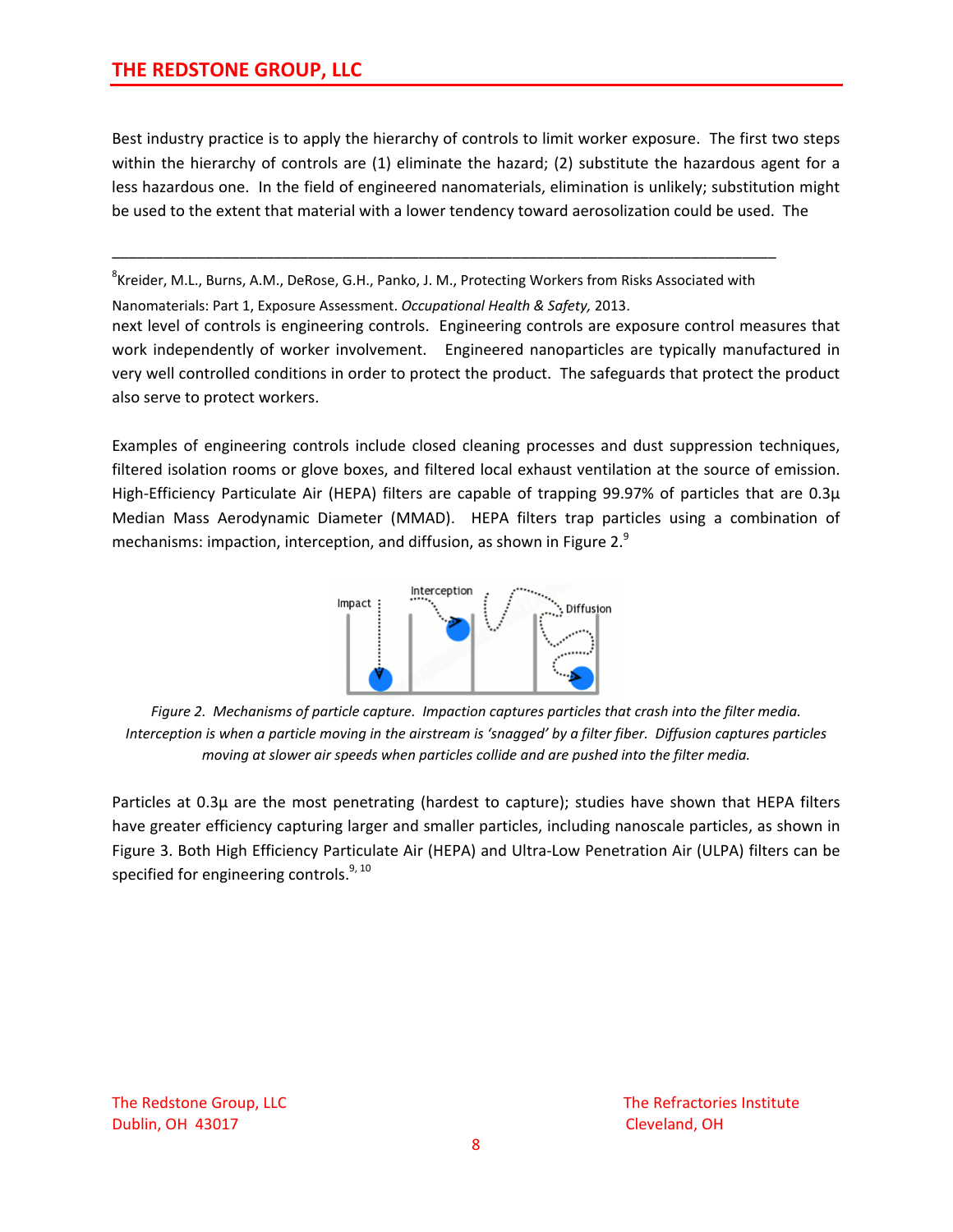

Figure 3. Graph depicting methods of filtration by particle size, and filtration efficiency of a HEPA filter. The NIOSH *rating is for the most penetrating (least filtered) particle size of 300 µ MMAD.*

 $^9$  Steffens, J. and J. Coury, Collection efficiency of fiber filters operating on the removal of nano-sized aerosol particles: I—Homogeneous fibers. *Separation and Purification Technology*, 2007. 58(1): p. 99-105.<br><sup>10</sup> Nanotechnology and Respirator Use. 3M Technical Data Bulletin #171. June 2015

# 3. Add Administrative Controls

Administrative controls are methods such as worker education and training on proper work techniques, or worker rotation as a means to limit exposure. Proper work techniques may be the same as for larger scale particles: sweeping versus blowing dust; technique of gently brushing residue toward LEV; gently folding an inner bag liner prior to disposal versus shaking; use of wet wiping versus dry wiping during cleanup.

# 4. Use Personal Protective Equipment

NIOSH has established three levels of filter efficiency for particulate filtering respirators: 95%, 99% and 99.97% (typically rounded up to 100). For each level of efficiency, NIOSH has also assigned three categories of resistance to degradation by oils: *N: N*ot resistant to oil; *R: R*esistant to oil; and *P:* Oil‐ *P*roof.

The mechanisms of filtration have been studied extensively and have been well explained. Particles at the upper end of the nano‐range are captured via diffusion; even smaller particles are captured via electrostatic attraction. N95 respirators have media with a charge, and can capture nanoparticles via an electrostatic attraction. Studies have shown that N‐95 and P‐100 filtering respirators are efficient at capturing nanoparticles at 93% and 99%, respectively.  $10, 11$ 

Figure 4 shows filtration efficiencies of NIOSH approved N‐95 respirators. Note that not all particles in the nanoscale are filtered, and the filtering efficiency is not 100%. But the study does show that the N95 respirators are partially effective at filtering nanoparticles and thereby reducing their exposures.<sup>11</sup>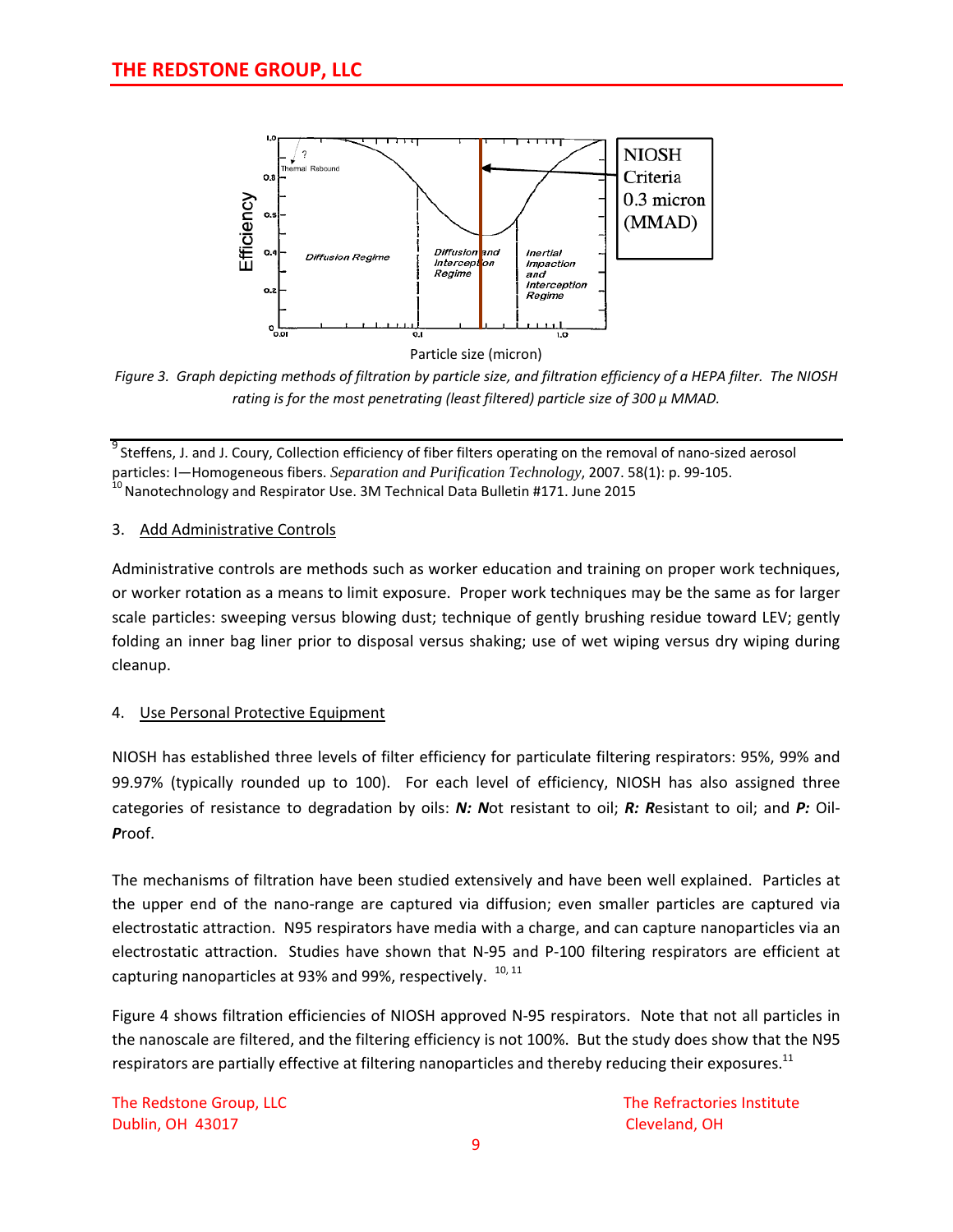

*Figure 4. Averaged filtration efficiencies of N95 respirators from 6 different manufacturers.*

<sup>11</sup> Kulinowski, K. and Lippy, B., Introduction to Nanotechnology and Occupational Health. Produced under OSHA grant number SH‐21008‐10‐60‐F‐48

Figure 5 shows that the most penetrating size nanoparticle in both the N‐95 and P‐100 respirator is 40 nm, but particles larger and smaller are captured with greater efficiency.<sup>11</sup>



*Figure 5. Particle diameter (nm) filtration efficiencies for N‐95 and P‐100 respirators.*

It is imperative that Personal Protective Equipment (PPE) is used either as a last resort or as redundant protection in addition to engineering controls and administrative controls. Typically, respirators are selected based on an Action Level for estimated or measured exposures and a known respirator Assigned Protection Factor (APF). N‐95 and P‐100 filtering respirators have demonstrated 93 and 99% efficiencies for filtering nanoparticles, and are assigned an APF of 10. Choosing the best respirator will rely upon professional judgment after assessing the task. Any respirator use must be part of a

Dublin, OH 43017 **Dublin, OH 43017 Cleveland**, OH

The Redstone Group, LLC **The Refractories Institute**